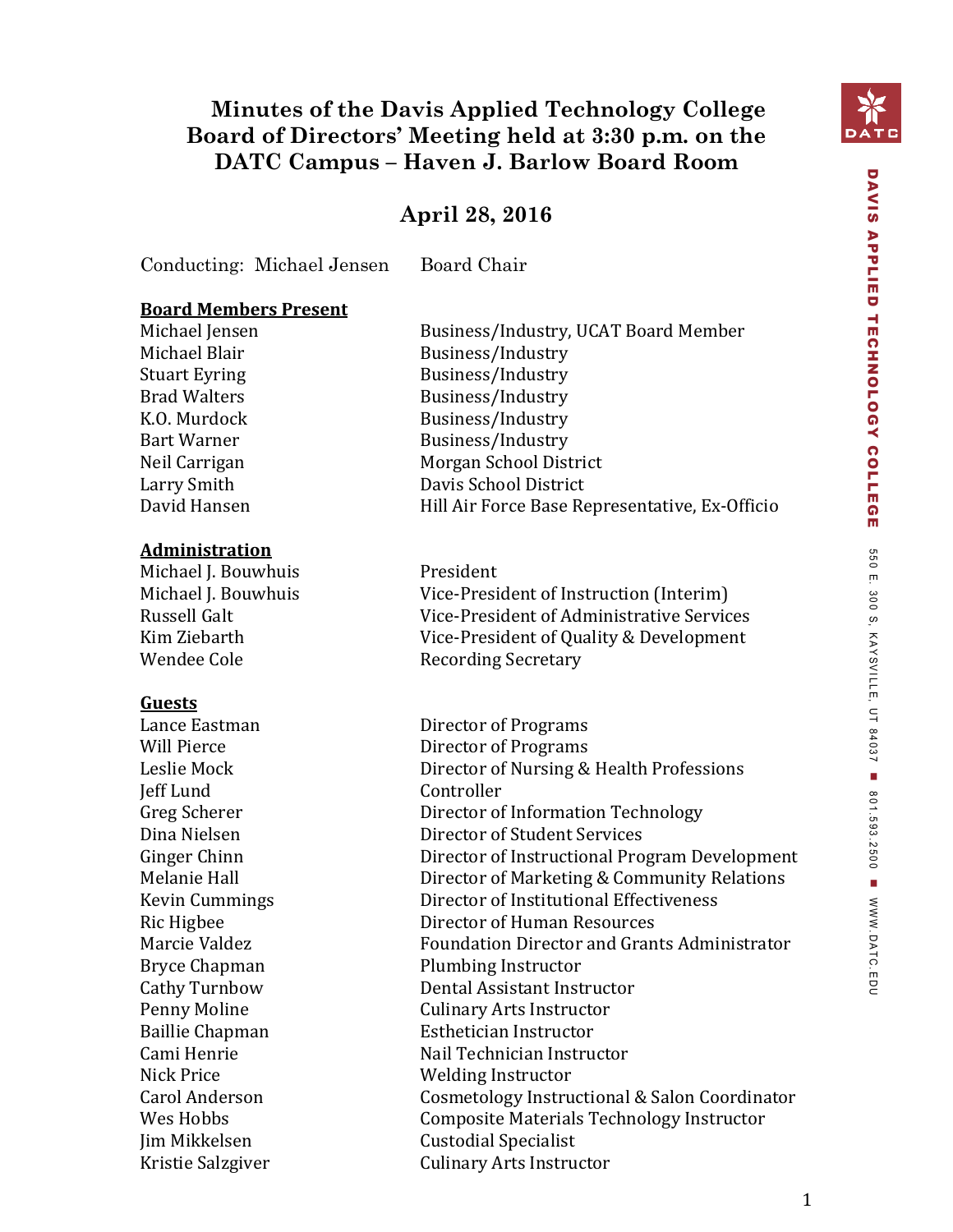

| Jonathan Fike<br>Ryan Smith<br>Tara Braaten<br>Donelle Ricketts<br><b>Joyce Mattes</b><br><b>Bridger Jones</b><br>Ally Rogers<br>Becca Parkinson | Executive Chef/Culinary Arts Prog. Coordinator<br>Custodian<br>Certification Technician<br><b>UNAR Director</b><br>Dental Assisting Student<br><b>Plumbing Student</b><br>Nail Technician Student<br>Esthetician Student |
|--------------------------------------------------------------------------------------------------------------------------------------------------|--------------------------------------------------------------------------------------------------------------------------------------------------------------------------------------------------------------------------|
| <b>Brighton Smith</b><br>Ben Godwin                                                                                                              | <b>Culinary Arts Student</b><br><b>Welding Technology Student</b>                                                                                                                                                        |
| <b>Brent Justensen</b><br><b>Excused</b>                                                                                                         | <b>Welding Technology Student</b>                                                                                                                                                                                        |
| Joy de Lisser                                                                                                                                    | <b>Board Member</b>                                                                                                                                                                                                      |
| Louenda Downs                                                                                                                                    | <b>Board Member</b>                                                                                                                                                                                                      |
| <b>Invocation</b>                                                                                                                                | Neil Carrigan                                                                                                                                                                                                            |
| <b>Pledge of Allegiance</b>                                                                                                                      | Brent Justenson, Welding Technology Student                                                                                                                                                                              |
|                                                                                                                                                  |                                                                                                                                                                                                                          |

#### **Introduction of SAMPE Bridge Building Winner**

Wes Hobbs, DATC Composite Materials Technology Instructor, provided a report regarding a recent SAMPE Bridge-Building Competition. One DATC Composite Materials Technology student participated in the contest. Madeline Ontiveros tied for first place in the Technical Schools competition. She has the opportunity to compete on the international level at SAMPE Long Beach competition May 23-26 which is paid for by sponsors.

The statewide bridge-building competition was held at the Salt Lake Community College composites lab and was hosted by SAMPE (Society for the Advancement of Material and Process Engineering.) Students from Utah's technical colleges and universities participated.

#### **Introduction of State First Place Winners for HOSA and SkillsUSA**

DATC students who attended the recent HOSA (Health Occupations Students of America) competition did very well. The following DATC students received medals:

| Keely Tulane     | Gold  |
|------------------|-------|
| Joyce Mattes     | Gold  |
| Michelle Wilcock | Silve |

Home Health Aide Dental Science r Pharmacology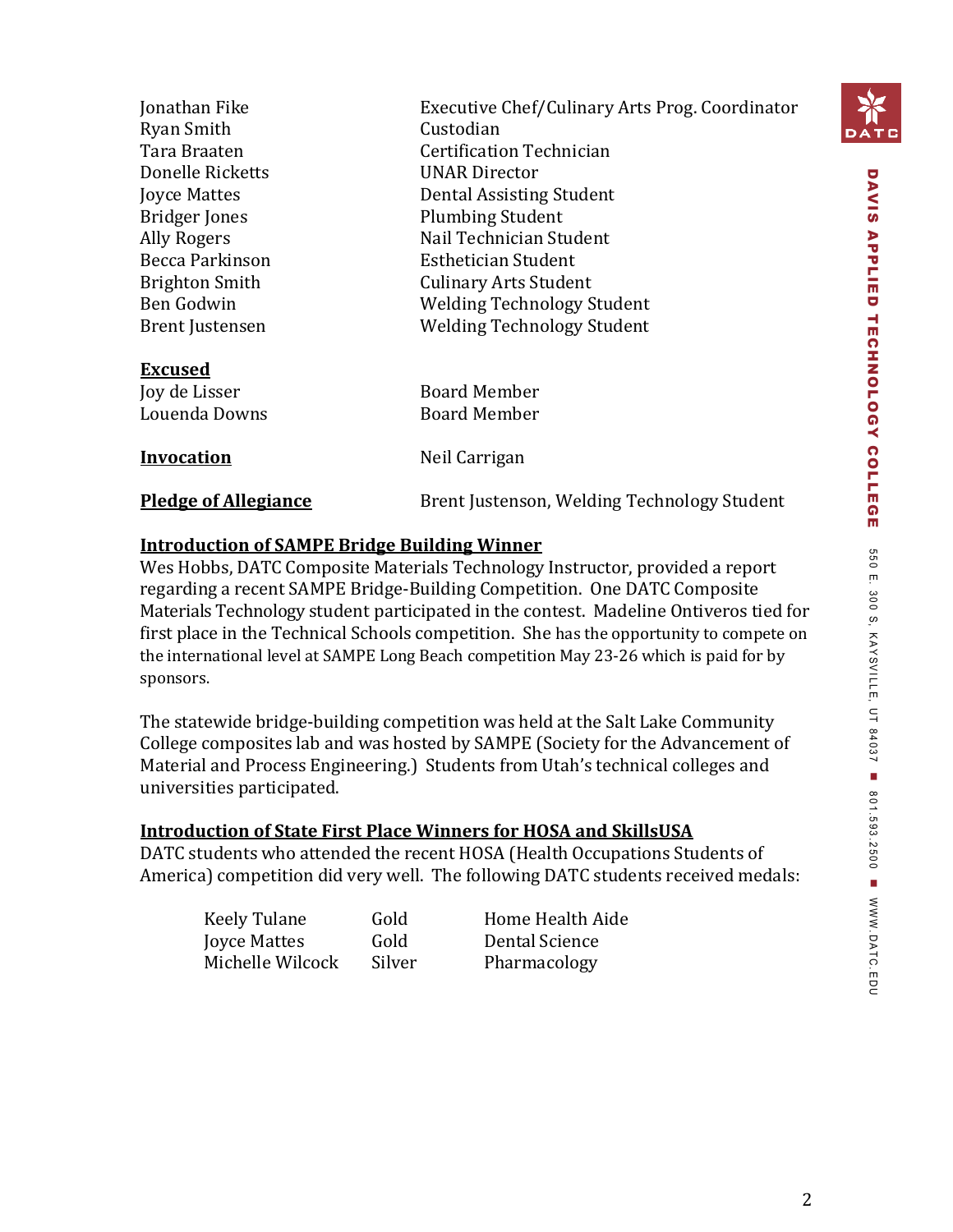

DATC students who attended the recent SkillsUSA State Leadership competition did very well. The following DATC students received medals:

#### **Secondary Students**

| Competition                 | <b>Placement</b> |
|-----------------------------|------------------|
| Automotive                  | 2nd Place        |
| <b>Culinary Arts</b>        | 2nd Place        |
| Diesel Equipment Technology | 3rd Place        |
| Plumbing                    | 1st Place        |
| <b>Restaurant Service</b>   | 1st Place        |
| Welding                     | 3rd Place        |
| <b>Welding Sculpture</b>    | 1st Place        |

#### **Post-Secondary Students**

| Competition                         | <b>Placement</b> |
|-------------------------------------|------------------|
| <b>Automated Manufacturing Tech</b> | 1st Place        |
| <b>Commercial Baking</b>            | 3rd Place        |
| Esthetics                           | 1st & 3rd Place  |
| <b>HVACR</b>                        | 1st & 3rd Place  |
| Nail Care                           | 1st Place        |
| Plumbing                            | 3rd Place        |
| Welding                             | 3rd Place        |
| <b>Welding Fabrication</b>          | 1st Place        |
| <b>Welding Sculpture</b>            | 2nd Place        |

DATC students obtained 8 gold medals, 3 silver medals and 7 bronze medals at this event.

#### **Introduction of New Employees**

The following employees were introduced to the Board:

- $\triangleright$  Ryan Smith, Custodian
- Tara Braaten, Certification Technician
- Donelle Ricketts, UNAR Director
- Wendee Cole, Assistant to the President

#### **Consent Calendar**

Michael Jensen, DATC Board Chair, called for a motion to approve items listed under the Consent Calendar which consisted of the following:

- a) Minutes of March 24, 2016
- b) Budget and Accounting Report
- c) Personnel Report
- d) Enrollment and Student Outcomes Summary
- e) Employer and Continuing Education Report
- f) Marketing Activity Report
- g) Foundation Activity Report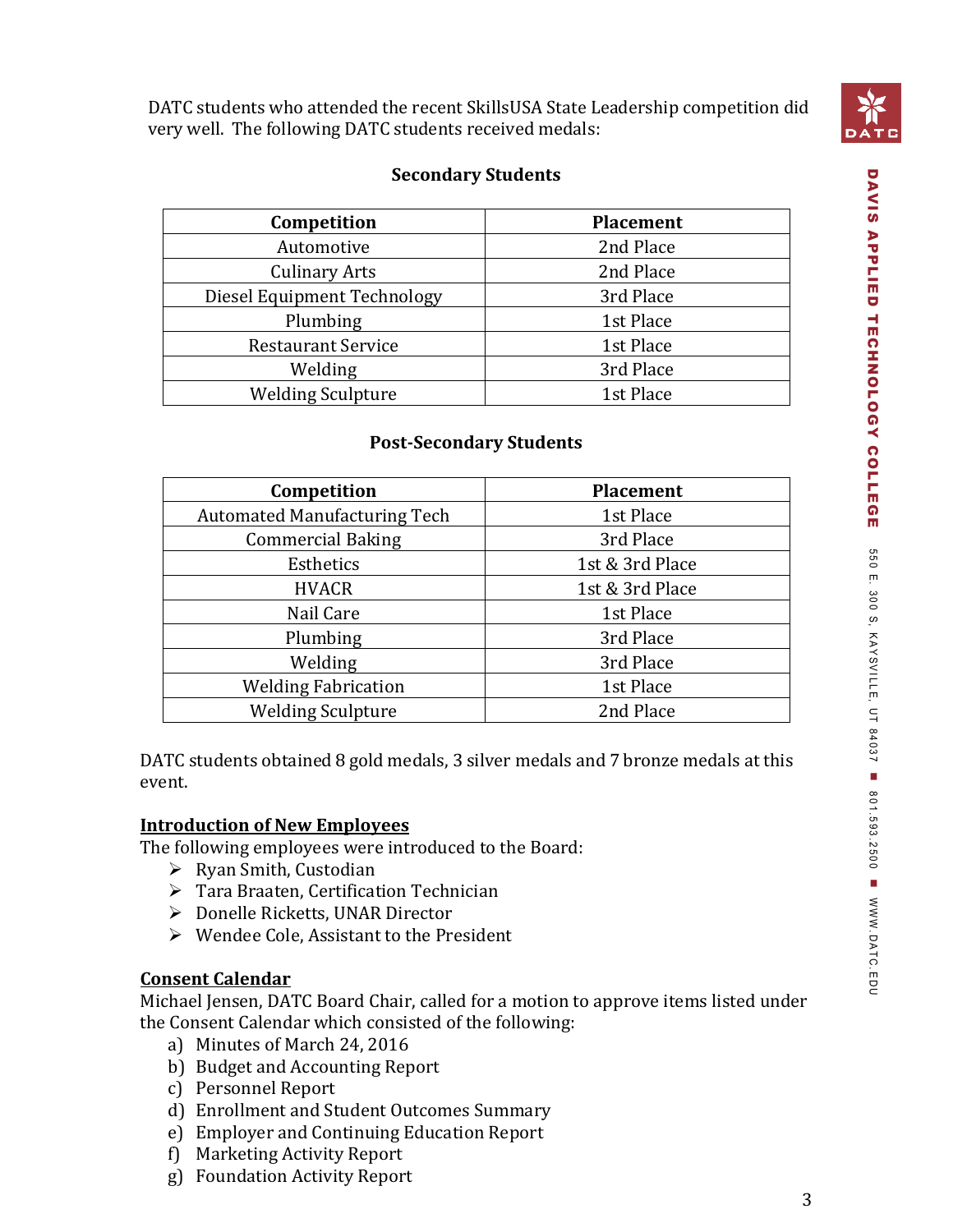- h) Campus Development Update
- i) Scholarship Issuance
- j) School Calendar for FY 2017
- k) Career Path High Report

The items listed under the Consent Calendar were approved on a motion made by Larry Smith, seconded by Stuart Eyring. Motion passed.

#### **National Competition Travel Approval**

Will Pierce presented travel expense proposals for the Skills USA National Convention and Competition being held in Louisville, Kentucky from June 20 to June 25, 2016. Total travel expenses is approximately \$ 29,422.00.

Travel expense proposal for International Health Occupations Students of America (HOSA) Leadership Conference being held in Nashville, Tennessee from June 22 to June 25, 2016. Total travel expenses is approximately \$ 5,455.00.

Travel expenses for an instructor to accompany the SAMPE Bridge winner and attend the SAMPE Conference in Long Beach from May 23 to May 26, 2016. Total travel expenses is approximately \$ 2,500.00

Larry Smith made a motion for the board to approve travel expenses for the respective students, models and advisors who will participate in the International HOSA Leadership Conference and the Skills USA National Convention and Competition and travel expenses for an instructor to SAMPE Conference. The motion was seconded by Neil Carrigan. Motion passed.

#### **Program Modifications**

Kim Ziebarth, Vice-President of Quality and Development, presented the 2017 summary of program changes. The DATC's accrediting body, the Council on Occupational Education, requires the governing board of each institution to submit a document showing board action approving a program's length of training, title, and discontinuance. Any substantive changes must be approved separately. The following list was presented for approval:

| <b>Program</b>                      | <b>Change Type</b>     | 2016         | 2017     | % Change  |
|-------------------------------------|------------------------|--------------|----------|-----------|
| Advanced Esthetician                | Length                 | 1299         | 1200     | $-8\%$    |
| Chairside Dental Hygiene Assistant  | Length                 | 450          | 540      | $+20%$    |
| Composite Materials Technology*     | Length                 | 705          | 870      | $+23%$    |
| Dental Assisting                    | <b>Students Served</b> | Sec/Post-Sec | Post-Sec | <b>NA</b> |
| Motor Sports Technician             | Length                 | 600          | 720      | $+20%$    |
| Firefighter                         | New Program            | NA           | 340      | <b>NA</b> |
| <b>Emergency Medical Technician</b> | New Program            | NA           | 284      | NA        |
| Information Technology              | CIP Code               | 11.0201      | 11.0101  | NA        |

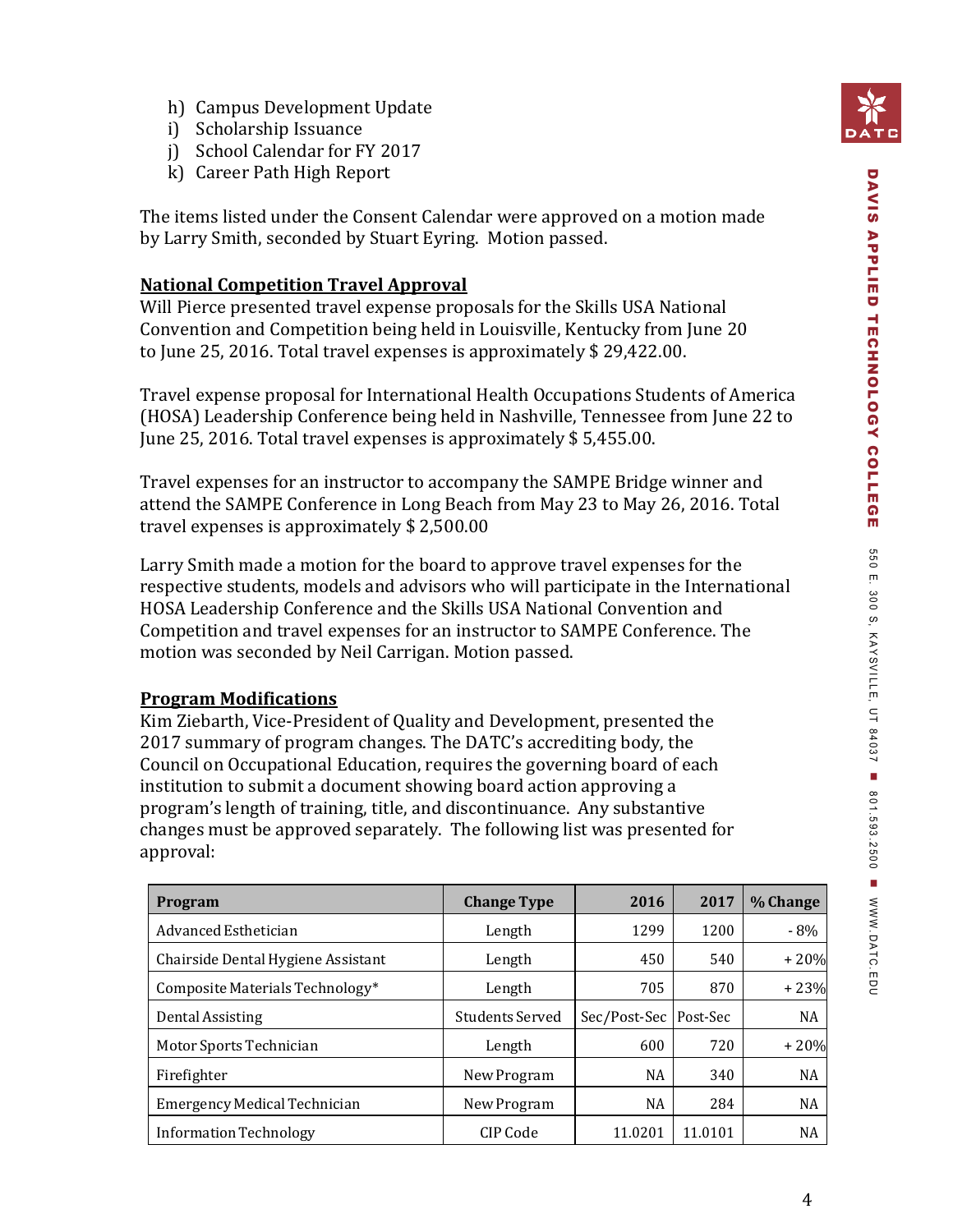#### **DiscontinuedPrograms**

- Draper Automation Technology
- Emergency Services

A list of all DATC 2017 Programs, which result in a DATC Certificate of Program Completion, were also presented for approval and 2017 Non-Accredited Mission-Related Training (see attachment #1).

A motion to approve the Program Modifications was made by Mike Blair, seconded by Brad Waters. Motion passed.

### **Initial FY 2017 Employee Compensation Plan Discussion**

The Legislature provided "funding for a 2.0% general salary increase" and provided funding for the employer portion of a 7.3% increase in medical insurance rates.

The proposed Employee Compensation Plan for FY 2017 includes the following elements:

- 2.00% salary increase for eligible full-time employees.
- Increases per the Performance Based Pay Progression Table. These increases will range from 4.35% to zero for individual employees, but average approximately 2.2% for full-time employees. This estimate is based on the amount required to fund this portion of the compensation plan for FY 2016. This will cost approximately \$182,000 to fund.
- No plan for merit or discretionary increases at the beginning of the fiscal year.
- Perform institutional salary and wage study.
- Increase of 7.3% in medical insurance rates as set forth by the Public Employees Health Program (PEHP). Premiums have been maintained at 90% employer and 10% for the employee. The Legislature funded the employer portion of this increase.
- Add new \$25,000 Accidental Death and Dismemberment benefit.

\$60,000 is being set aside for a mid-year wage increase to deal with the new Federal Labor Standards Act (FLSA) which may change minimum wage for an employee who does not qualify for overtime. After the determination on FLSA changes we have a plan to work with a consultant to complete an employee salary study.

This is an information item. Unless we receive additional input this is the employee compensation plan that will be presented in the June Board Meeting.

### **FY 2017 Budget – First Reading**

The Utah College of Applied Technology (UCAT) received an overall 9.07% budget increase. Direct appropriations increase for DATC was 5.28%. DATC will also receive increases in equipment funds and Custom Fit funds which were included in the UCAT increases.

DATC received \$13,747.000, or 19.72% of the amounts appropriated directly to UCAT colleges. DATC receives more direct State appropriations than any other UCAT college.

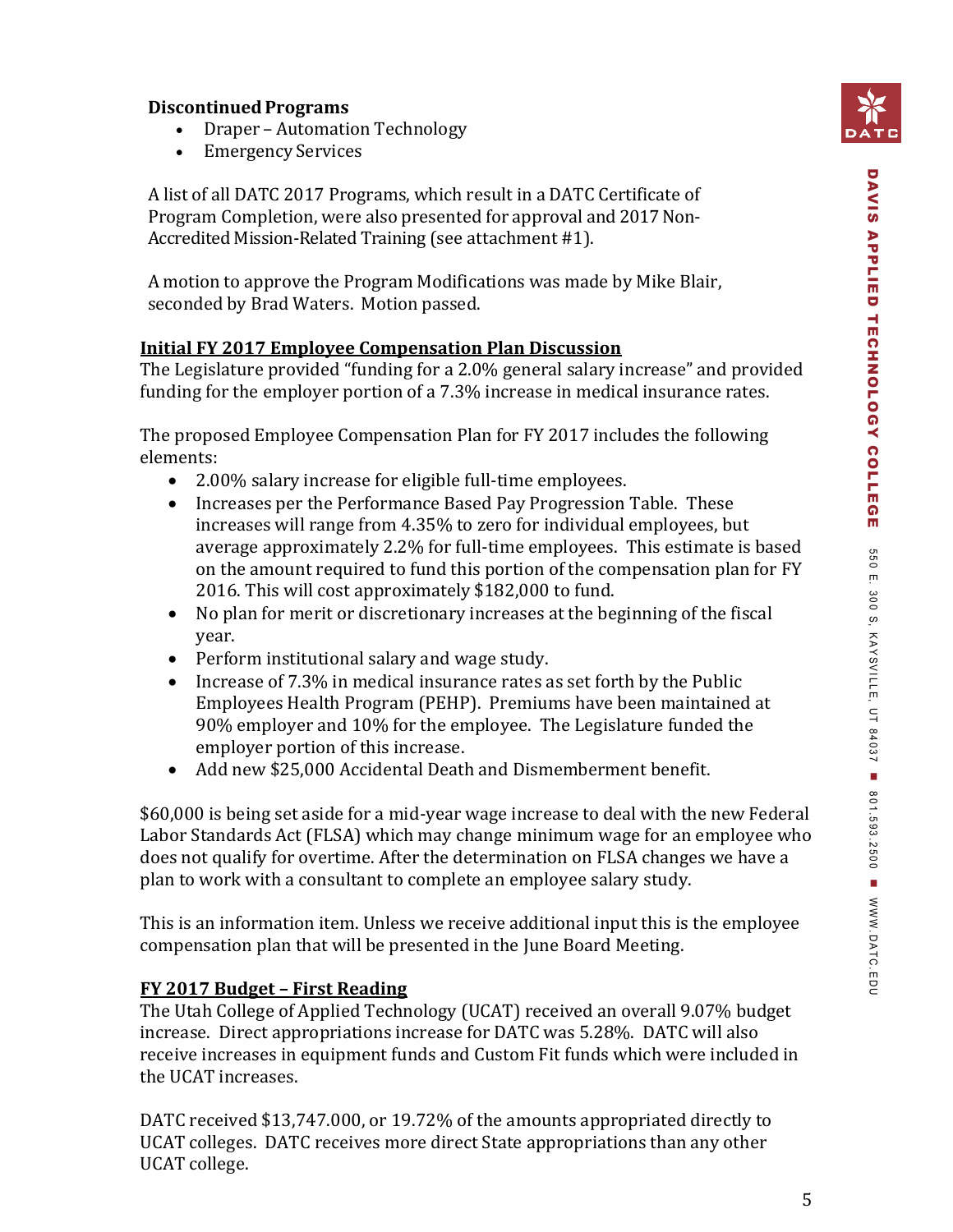

| <b>Program Expansion</b>   | \$363,000 |
|----------------------------|-----------|
| 2% General Salary Increase | 212,600   |
| Health Care Cost Increase  | 113,500   |
| Total Increase             | \$689,100 |

A summary of significant items in the draft FY 2017 budget include:

- Increase of \$689,100 in Legislative funding as outlined above.
- Increase of \$48,000 in estimated tuition revenues due to tuition rate increase.
- Increase of \$105,500 in equipment flow-thru funds from UCAT.
- Increase of \$100,000 in Custom Fit flow thru funds from UCAT.
- Training program contract with Jobs Corps including related Faculty.
- New Legislative Program Expansion Funding used as follows:
	- o Expand Additive Manufacturing/3D Printing Training Program.
	- o Expand Aerospace Technician/Composites Training Program.
	- o Expand Welding Program.
	- o Expand Cyber Security/Coding Initiative Training Programs.
	- o Add Instructional Management Assistant in the Barlow Building.
- Compensation plan as proposed in this Board Meeting.
- Full-year impact of staff changes which took place in FY 2016.
- Elimination of one-time expenses included in the FY 2016 budget.
- Eliminate the vacant full-time Nursing Coordinator position.
- Reduce the payment to WSU for the RN Partnership.
- Reallocate funds from budget savings as follows:
	- o Add institutional Cyber Security Technician/Programmer.
	- o Add funding for coverage for Faculty vacations.
	- o Increase hours for copy writer/video editor staff.
	- o Add equipment and software in the Quality & Development Division.
	- o Add expense budget for cultural engagement.

Between now and the June board meeting, Jeff Lund, DATC Controller, will meet with each budget manager and review budgets on a line-by-line basis. Any adjustments made will be reported during the June 23<sup>rd</sup> DATC Board of Directors' Meeting.

### **Board Membership**

Board membership terms of office expire on July 1, 2016 for the following DATC board members: Stuart Eyring and Joy de Lisser. Joy de Lisser has relocated to Texas and will end her term July 1, 2016. Her replacement will be presented at the June Board Meeting.

Stuart Eyring will be notified during the month of May to determine his preference as to whether or not he wishes to fulfill additional terms.

Board terms will be reviewed and proposed changes will be presented at June Board Meeting.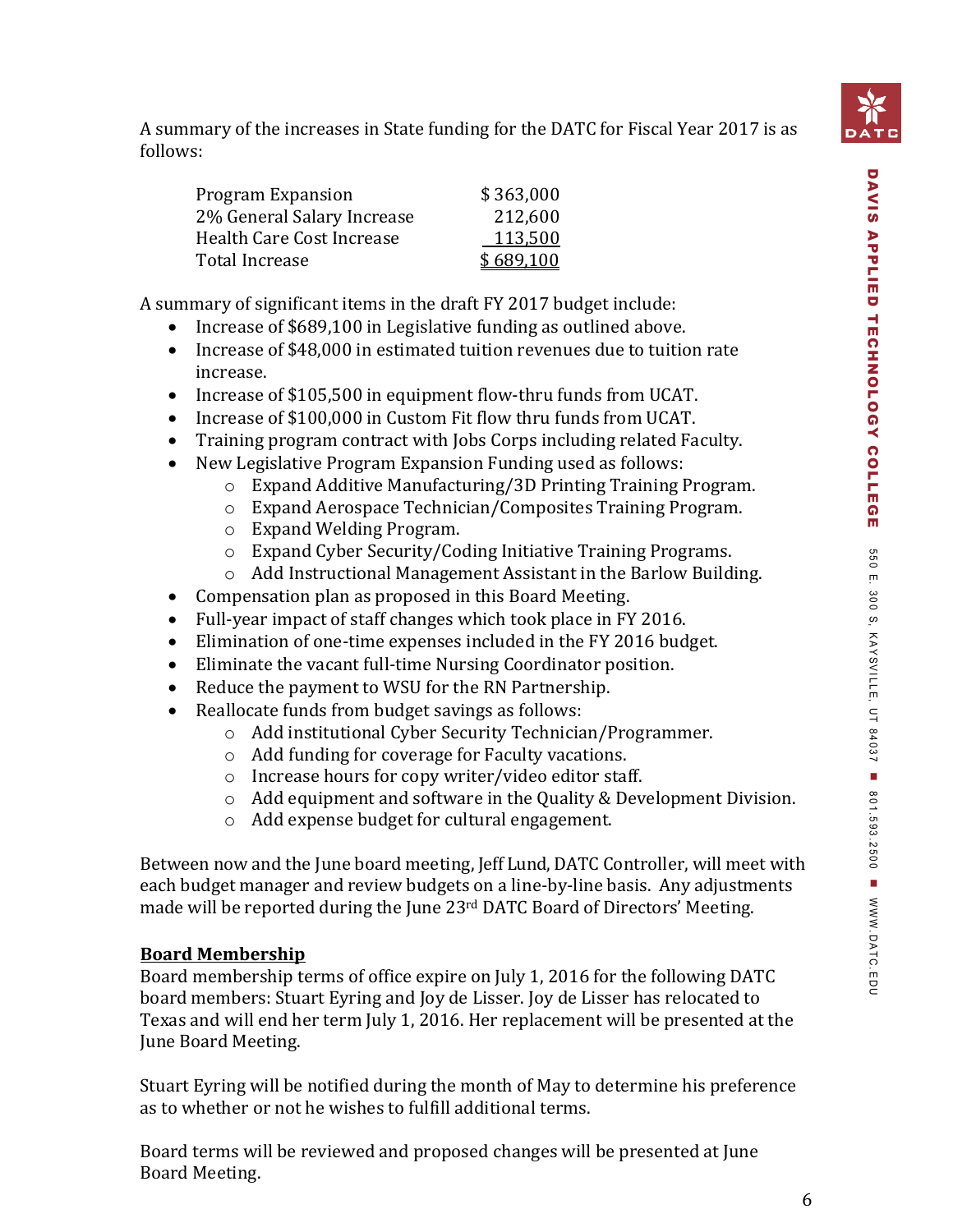## **President's Compensation Review and Recommendation**

Senate Bill 131 entitled Utah College of Applied Technology Governance amendments significantly modified the responsibilities of the President of UCAT (now Commissioner) and modified the responsibilities of the Board of Trustees. Specifically, the appointment, evaluation and compensation of ATC Presidents is changed from the UCAT President and UCAT Trustees to a joint responsibility of the DATC Board of Directors and the UCAT Trustees.

Historically under previous legislation the DATC Board of Trustees was authorized to set compensation with no involvement from the UCAT Trustees. The new legislation is a hybrid of the previous legislation and the new legislation. Historical salary data will be presented in the closed session.

Michael Blair made a motion to recommend to UCAT on the President's Compensation to apply the general 2% salary increase plus the bonus amounts to the base salary and include mileage reimbursement, seconded by Neil Carrigan. Motion approved.

#### **Closed Session**

Bart Warner made a motion to move into closed session to consider the qualifications, competence, performance and/or character of an individual. Seconded by Larry Smith. Motion passed. A roll call vote of the board members present and voting on this motion occurred.

A motion was made by Larry Smith, seconded by Neil Carrigan for the Board to move out of Closed Session and back into an open meeting. Motion pass unanimously.

#### **Organizational Change Review**

Recently the Administration received resignations from members of the executive team and expanded administration. Director Terry Keyes and Vice President Ann Mackin have tendered their resignations. Historically, with changes in the executive administration we have used the opportunity to evaluate the organizational structure and to modify it to meet College needs.

The following organizational changes are being proposed:

When the Vice President of Instruction, Ann Mackin, was chosen Kim Ziebarth was the second candidate. With the resignation of Ann Mackin it is proposed that Kim Ziebarth be moved to the Vice President of Instruction. Michael Blair made a motion to approve Kim Ziebarth as the Vice President of Instruction, seconded by Stuart Eyring. Motion passed.

It was proposed to create a fourth Vice President of External Engagement and Economic Development to be posted internally. A motion was made by Neil Carrigan, seconded by Larry Smith. Motion passed.

Michael Blair made a motion to open the Vice President of Quality and Development and create a Director of Service Professions and Academic Development to be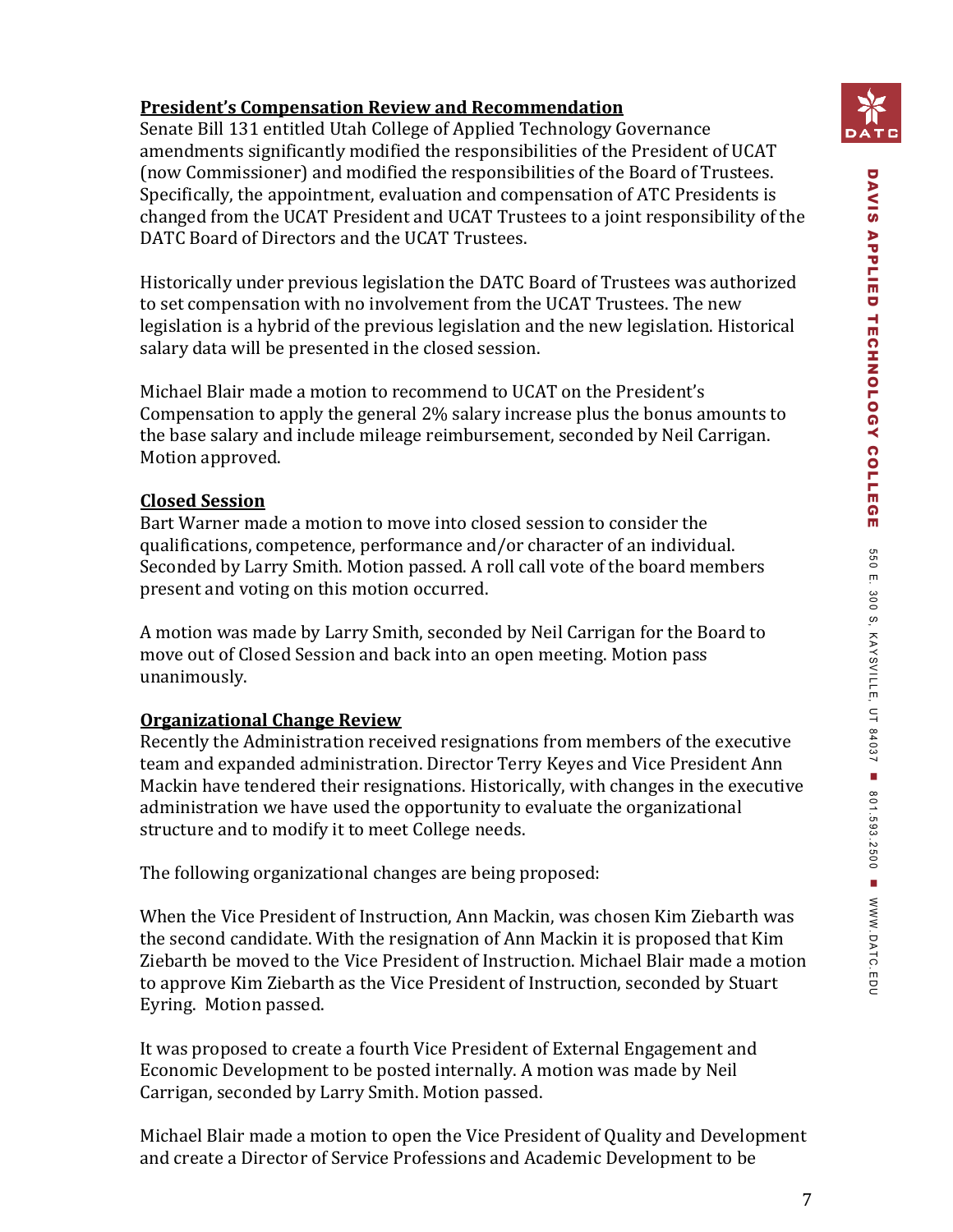

Neil Carrigan made a motion for the meeting to adjourn.

## **Adjournment**

The meeting adjourned a 6:07 p.m.

DATC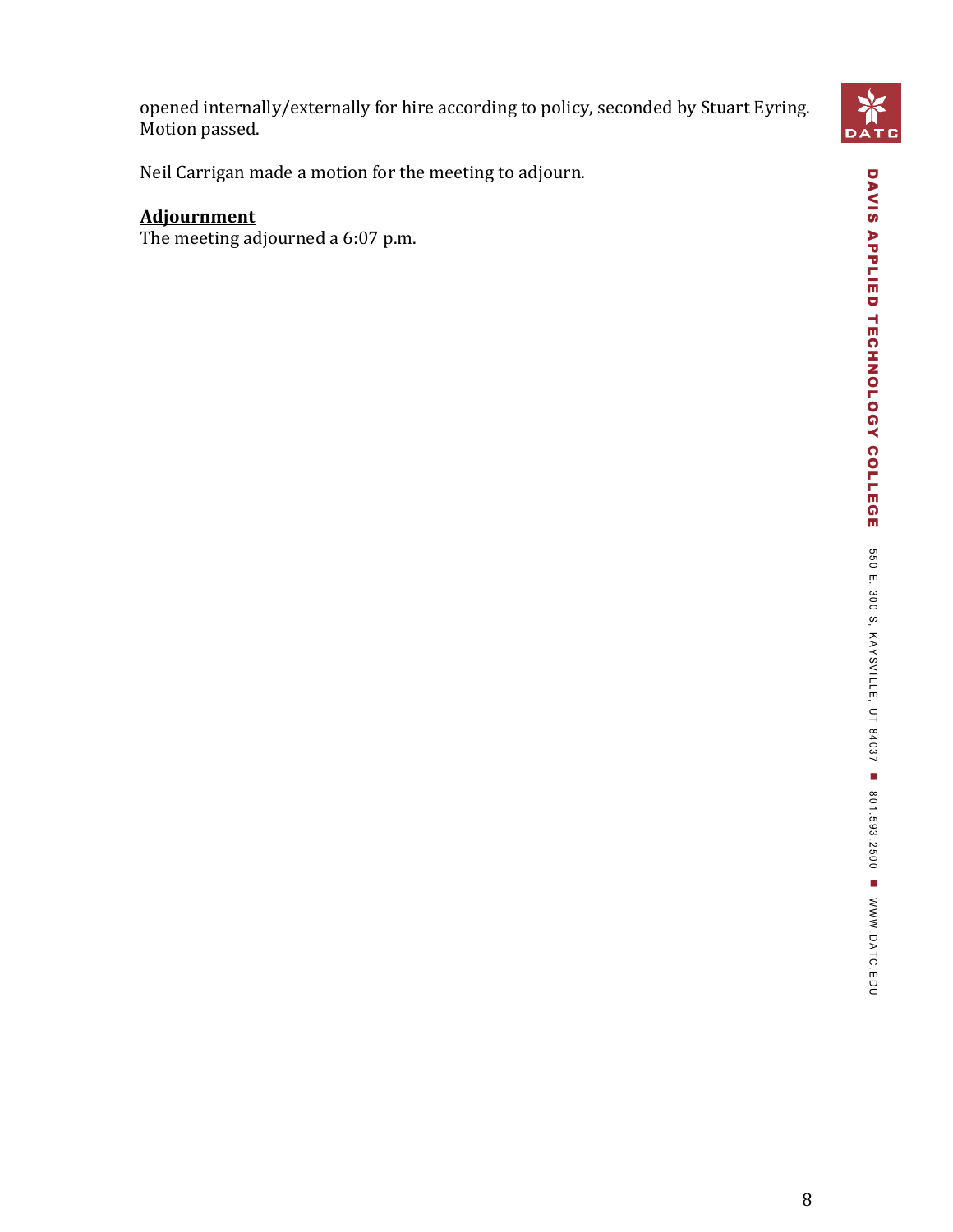#### Attachment #1 DATC Board of Directors' meeting April 28, 2016

#### 2017 Programs

#### Credential: DATC Certificate of Program Completion

| Program                              | <b>Training Location</b>  | <b>Delivery</b> | <b>Students</b> | Length       | <b>Duration</b> | <b>Application</b> |
|--------------------------------------|---------------------------|-----------------|-----------------|--------------|-----------------|--------------------|
| Advanced Esthetician                 | Main Campus               | Hybrid          | Sec/Post-Sec    | 1200 hours   | 13 months       | No                 |
| Architectural and Engineering Design | Main Campus               | Hybrid          | Sec/Post-Sec    | $1035$ hours | 11 months       | No                 |
| Automation Technology                | Freeport West             | Hybrid          | Sec/Post-Sec    | 900 hours    | 10 months       | No                 |
| Automotive Technology                | Main Campus               | Hybrid          | Sec/Post-Sec    | 1200 hours   | 13 months       | No                 |
|                                      | Utah Dept. of Corrections | Traditional     | Post-Sec        | $1200$ hours | 13 months       | No                 |
| Business Technology                  | Main Campus               | Hybrid          | Sec/Post-Sec    | 1150 hours   | 13 months       | No                 |
|                                      | Utah Dept. of Corrections | Traditional     | Post-Sec        | 1150 hours   | 13 months       | No                 |
| Chairside Dental Hygiene Assistant   | Main Campus               | Hybrid          | Sec             | 540 hours    | 6 months        | Yes                |
| CNC Machining                        | Main Campus               | Hybrid          | Sec/Post-Sec    | 1260 hours   | 14 months       | No                 |
| Composite Materials Technology       | Main Campus               | Hybrid          | Sec/Post-Sec    | 870 hours    | 10 months       | No                 |
| Cosmetology                          | Main Campus               | Traditional     | Sec/Post-Sec    | 1600 hours   | 17 months       | No                 |
| Culinary Arts                        | Main Campus               | Hybrid          | Sec/Post-Sec    | 1140 hours   | 13 months       | No                 |
|                                      | Utah Dept. of Corrections | Traditional     | Post-Sec        | 1140 hours   | 13 months       | No                 |
| Dental Assisting                     | Main Campus               | Hybrid          | Sec/Post-Sec    | 1200 hours   | 13 months       | Yes                |
| Diesel/Heavy Duty Technology         | Main Campus               | Hybrid          | Sec/Post-Sec    | 1170 hours   | 13 months       | No                 |
| Digital Media Design                 | Main Campus               | Hybrid          | Sec/Post-Sec    | 1200 hours   | 13 months       | No                 |
| Draper – Machinist Technician        | Utah Dept. of Corrections | Traditional     | Post-Sec        | 1260 hours   | 14 months       | No                 |
| Electrician Apprentice               | Main Campus               | Hybrid          | Sec/Post-Sec    | 720 hours    | 4 years         | No                 |
| Esthetician                          | Main Campus               | Hybrid          | Sec/Post-Sec    | 600 hours    | 7 months        | No                 |
| Health Information Technology        | Main Campus               | Hybrid          | Sec/Post-Sec    | 990 hours    | 11 months       | No                 |
| Heating and Air Conditioning         | Main Campus               | Hybrid          | Sec/Post-Sec    | 780 hours    | 17 months       | No                 |
| Information Technology               | Main Campus               | Hybrid          | Sec/Post-Sec    | 1110 hours   | 12 months       | No                 |
| Plastic Injection Molding Technology | Freeport West             | Hybrid          | Sec/Post-Sec    | 930 hours    | 10 months       | No                 |
| Medical Assistant                    | Main Campus               | Hybrid          | Sec/Post-Sec    | 1500 hours   | 15 months       | Yes                |
|                                      |                           |                 |                 |              |                 |                    |
| Program                              | <b>Training Location</b>  | <b>Delivery</b> | <b>Students</b> | Length       | <b>Duration</b> | <b>Application</b> |
| Motor Sports Technician              | Main Campus               | Hybrid          | Sec/Post-Sec    | 720 hours    | 9 months        | No                 |
| Nail Technician                      | Main Campus               | Hybrid          | Sec/Post-Sec    | 300 hours    | 4 months        | No                 |
| Nurse Assistant                      | Main Campus               | Hybrid          | Sec/Post-Sec    | 108 hours    | 2 months        | No                 |
| Pharmacy Technician                  | Main Campus               | Hybrid          | Sec/Post-Sec    | 780 hours    | 8 months        | Yes                |
| Plumbing Apprentice                  | Main Campus               | Hybrid          | Sec/Post-Sec    | 720 hours    | 4 years         | No                 |
| Practical Nurse                      | Main Campus               | Hybrid          | Post-Sec        | 900 hours    | 10 months       | Yes                |
| Surgical Technology                  | Main Campus               | Hybrid          | Post-Sec        | 1685 hours   | 13 months       | Yes                |
| Welding Technology                   | Main Campus               | Hybrid          | Sec/Post-Sec    | 1200 hours   | 13 months       | No                 |
|                                      | Utah Dept. of Corrections | Traditional     | Post-Sec        | 1200 hours   | 13 months       | No                 |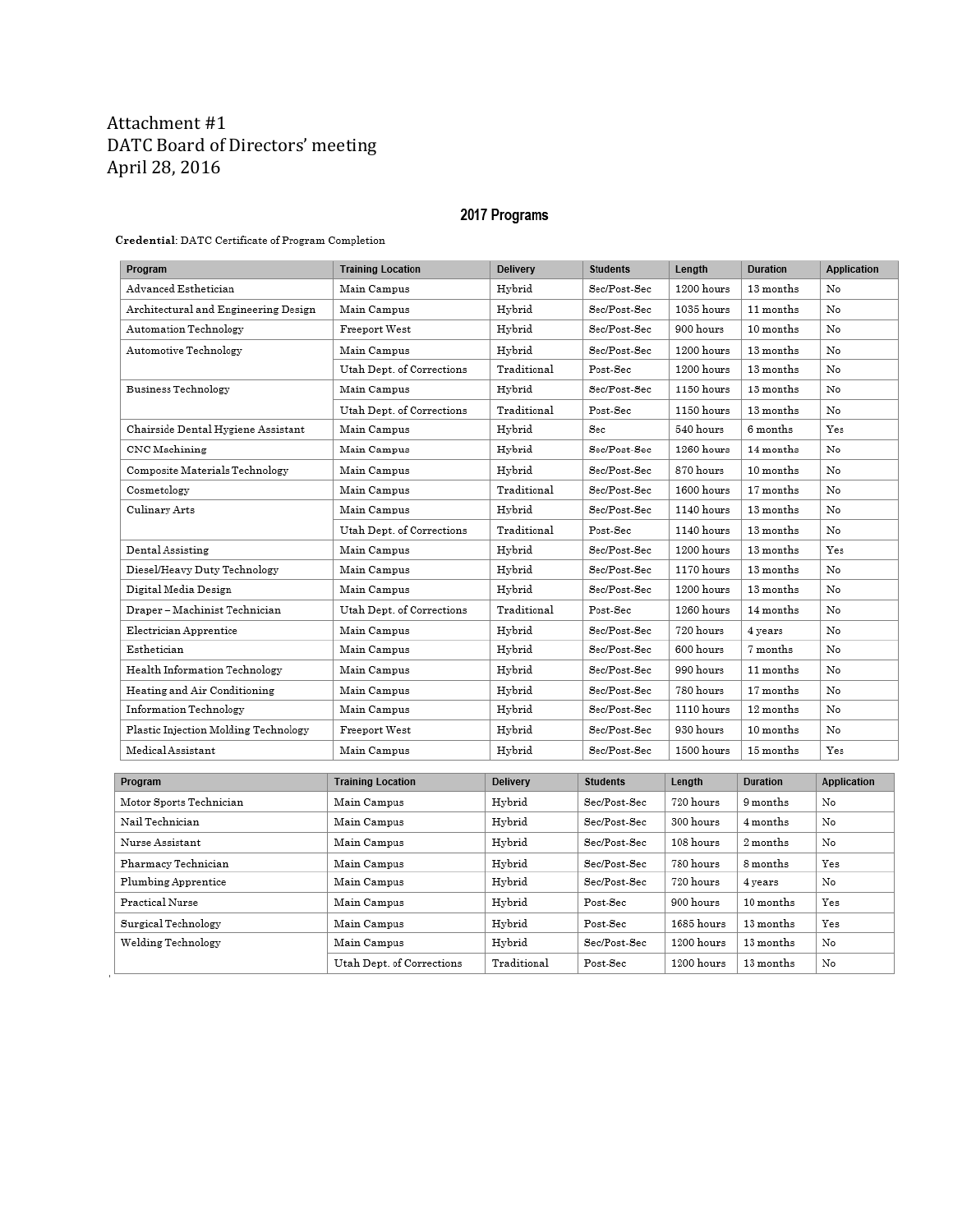# **2017 Non-Accredited Mission-Related Training**

| <b>Training Available</b>                              | <b>Credential</b>                    |
|--------------------------------------------------------|--------------------------------------|
| Academic Development                                   | Not Certificated                     |
| American Sign Language Short Courses                   | Not Certificated                     |
| Architectural and Engineering Design Short Course      | Not Certificated                     |
| <b>Automotive Technology Short Courses</b>             | Not Certificated                     |
| <b>Business Technology Short Courses</b>               | Not Certificated                     |
| Composites Material Technology Short Courses           | Not Certificated                     |
| <b>Cosmetology Short Courses</b>                       | Not Certificated                     |
| Diesel/Heavy Duty Technology Short Courses             | Not Certificated                     |
| Digital Media Design Short Courses                     | Not Certificated                     |
| Electrician Apprentice Short Courses                   | Not Certificated                     |
| <b>Firefighter Short Courses</b>                       | Not Certificated                     |
| <b>HVAC Technician Short Courses</b>                   | Not Certificated                     |
| <b>Industrial Automation Maintenance Short Courses</b> | Not Certificated                     |
| <b>Information Technology Short Courses</b>            | Not Certificated                     |
| Machine Tool Technology Short Courses                  | Not Certificated                     |
| Medical Office Short Courses                           | Not Certificated                     |
| Medical Radiology Short Courses                        | DATC Occupational Skills Certificate |
| Motor Sports Technician Short Courses                  | Not Certificated                     |
| Perioperative Nursing Care Upgrade                     | Not Certificated                     |
| Phlebotomy Short Courses                               | DATC Occupational Skills Certificate |
| <b>Plumbing Apprentice Short Courses</b>               | Not Certificated                     |
| <b>Repeat Courses</b>                                  | Not Certificated                     |
| <b>SCEP 2601 Electronic Measurement</b>                | DATC Occupational Skills Certificate |
| SCEP 2601 Electronics Equipment Installation Mechanic  | DATC Occupational Skills Certificate |
| SCEP 2801 Electrical Equipment Repairer                | DATC Occupational Skills Certificate |
| SCEP 3401 Machine Tool Operator/Technician             | DATC Occupational Skills Certificate |
| SCEP 3701 Electroplater                                | DATC Occupational Skills Certificate |